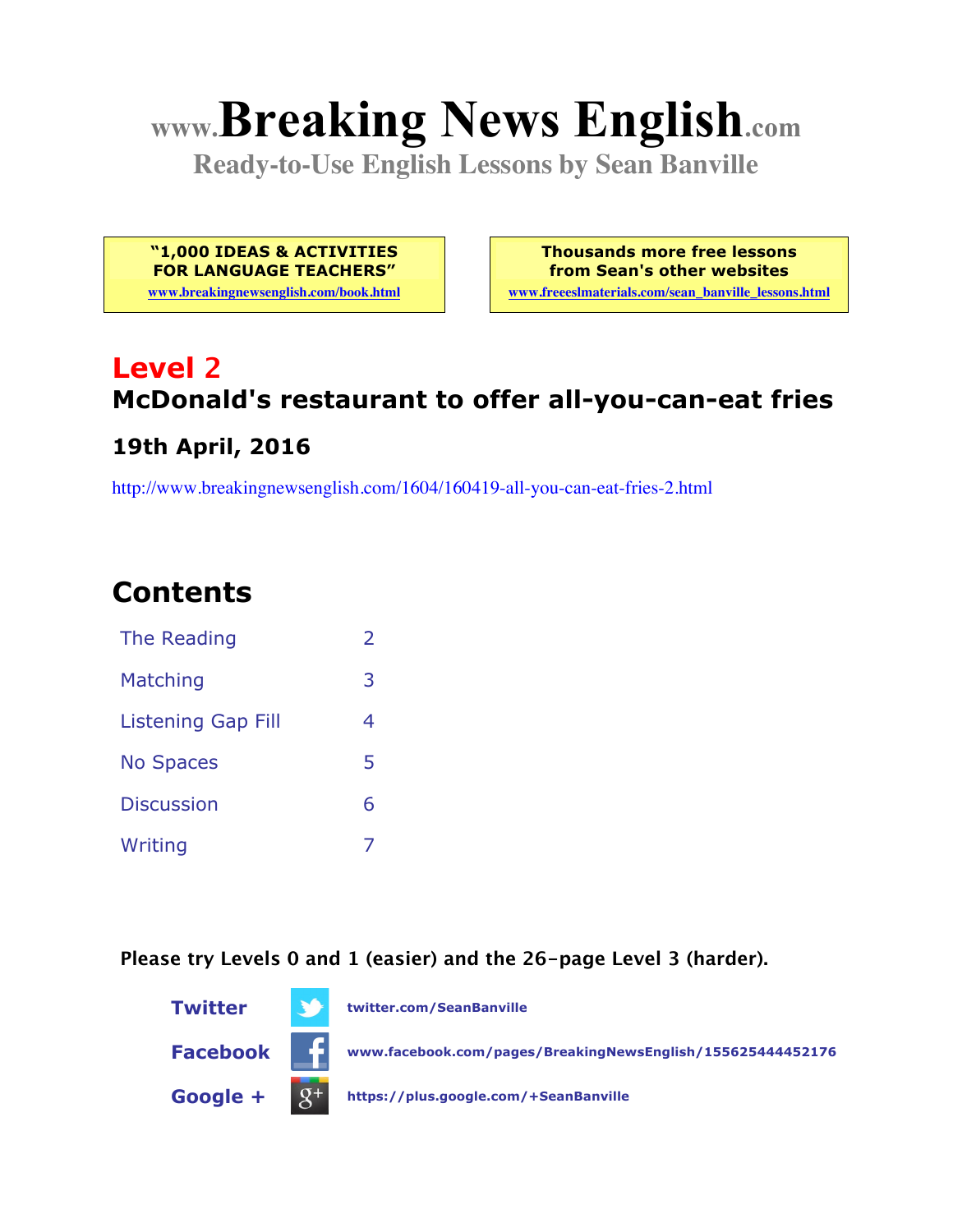### **THE READING**

From http://www.breakingnewsenglish.com/1604/160419-all-you-can-eat-fries-2.html

A McDonald's restaurant will soon open in the USA and will offer all-you-can-eat French fries. The new store will open in July. McDonald's says it is the restaurant "of the future" because of the many features it will have. In addition to the fries, the new location will have armchairs and a large play space for children. Customers will also be able to order food from the waiting staff. There will also be a kiosk where customers can personalise their orders by choosing toppings or fillings. The restaurant owner said: "There are hundreds of different choices to build the burger of your dreams."

The addition of all-you-can-eat fries is just one of many recent changes at McDonald's. The new McDonald's boss has been trying many new things to make more profit. Some of the changes include an all-day breakfast menu, touch-screen ordering and taking things off the menu. People have different views about McDonald's offering the fries. Health campaigners say it will lead to a rise in obesity. They say McDonald's should have healthier food. Many of the restaurant's customers say endless fries are a great idea. One said she couldn't wait and will be going to McDonald's more often.

Sources: http://www.**inquisitr.com**/3005569/st-joseph-missouri-to-open-the-McDonald's-of-the-future/ http://www.**dailydot.com**/lol/future-McDonald's-all-you-can-eat-fries/ http://www.**businessinsider.com**/McDonald's-new-restaurant-offers-all-you-can-eat-fries-2016-4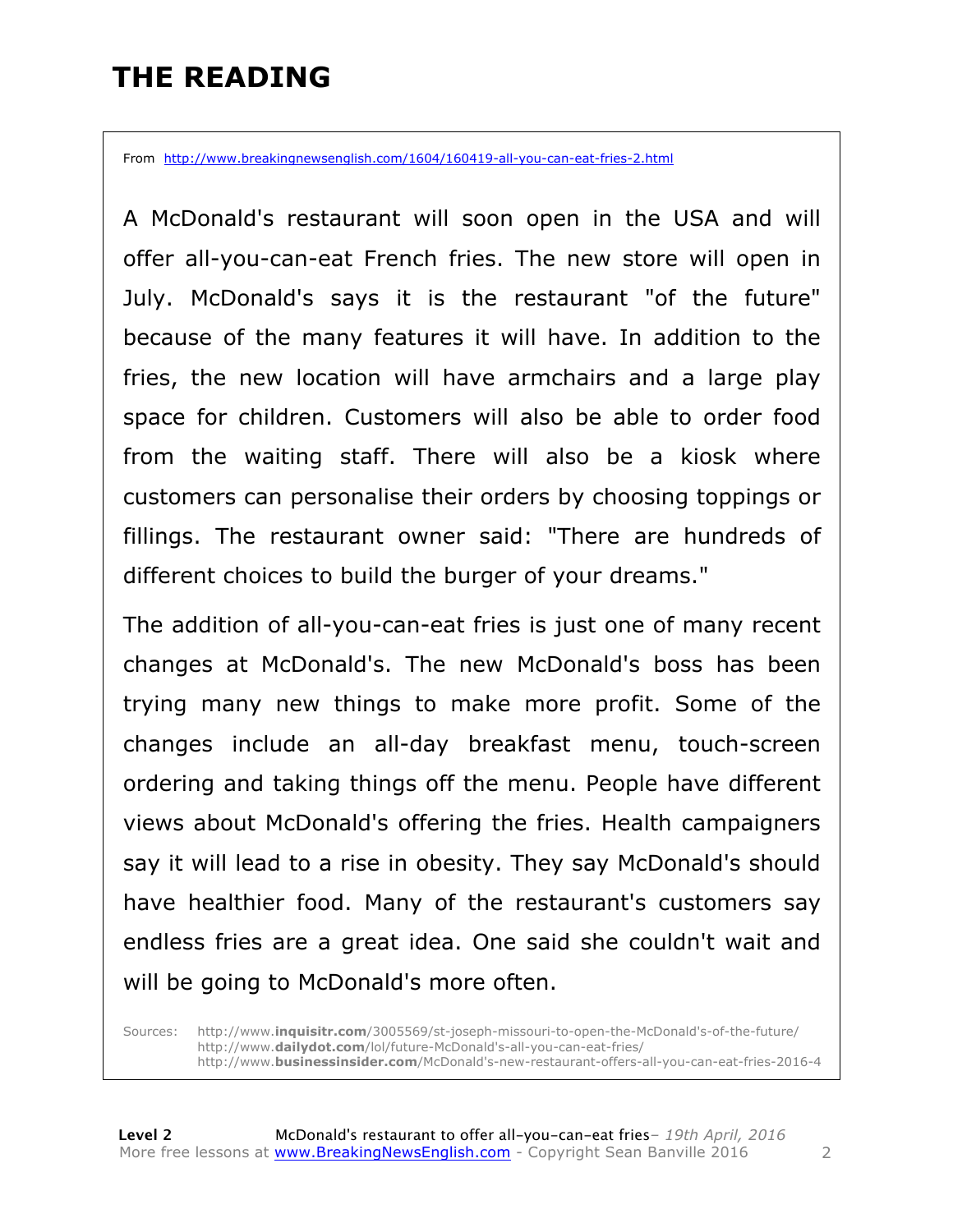# **MATCHING**

From http://www.breakingnewsenglish.com/1604/160419-all-you-can-eat-fries-2.html

#### **PARAGRAPH ONE:**

| 1. | The new store         | a. | personalise their orders |
|----|-----------------------|----|--------------------------|
| 2. | In addition           | b. | will open in July        |
| 3. | the new location will | c. | of your dreams           |
| 4. | order food from the   | d. | to the fries             |
| 5. | customers can         | e. | fillings                 |
| 6. | choosing toppings or  | f. | waiting staff            |
| 7. | There are hundreds of | g. | have armchairs           |
| 8. | build the burger      | h. | different choices        |

#### **PARAGRAPH TWO:**

| 1. | The addition of                 | a.            | profit                |
|----|---------------------------------|---------------|-----------------------|
| 2. | just one of many                | b.            | in obesity            |
| 3. | make more                       | $C_{\bullet}$ | breakfast menu        |
| 4. | an all-day                      | d.            | healthier food        |
| 5. | touch-                          | е.            | all-you-can-eat fries |
| 6. | it will lead to a rise          | f.            | are a great idea      |
| 7. | They say McDonald's should have | g.            | recent changes        |
| 8. | customers say endless fries     | h.            | screen ordering       |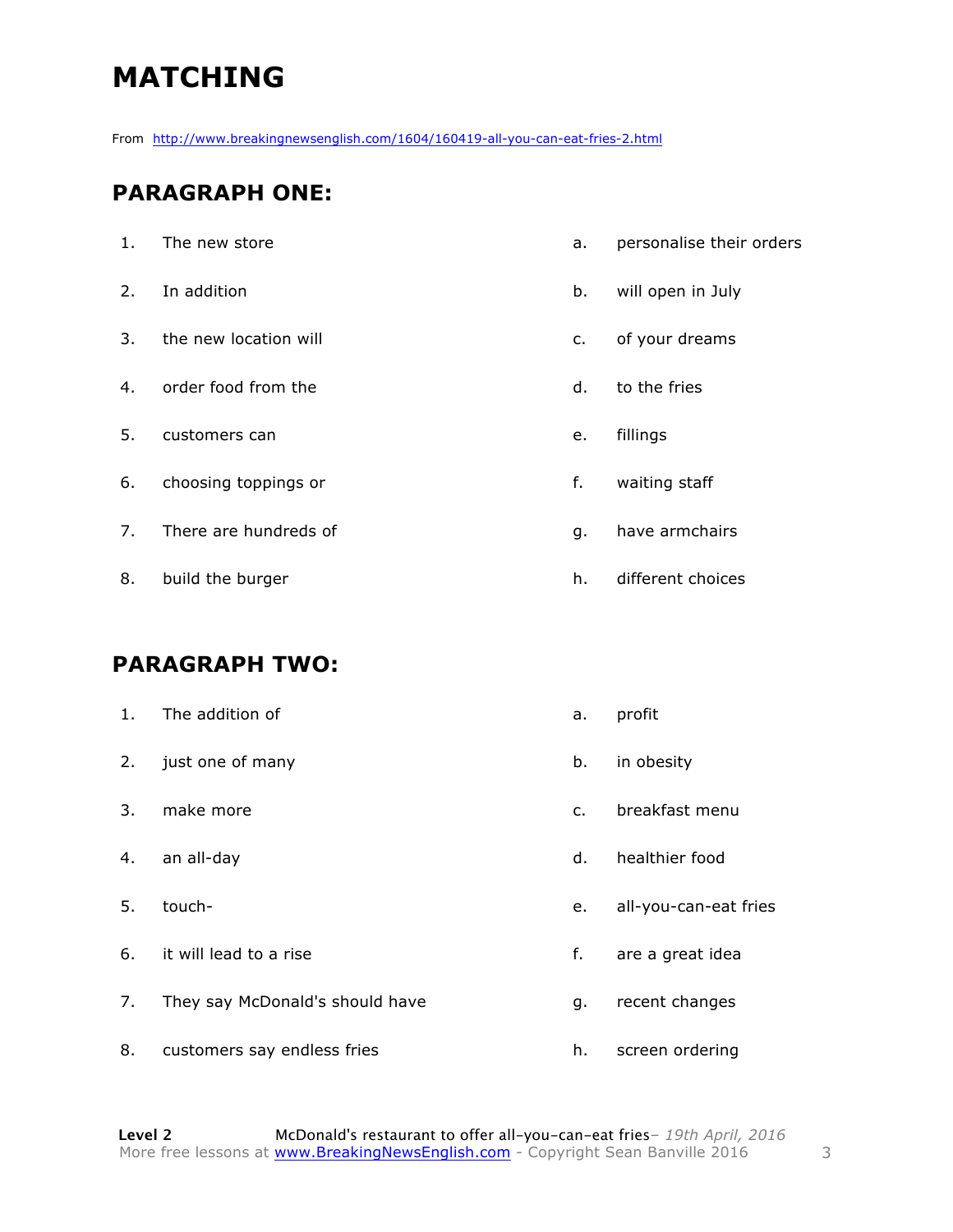# **LISTEN AND FILL IN THE GAPS**

From http://www.breakingnewsenglish.com/1604/160419-all-you-can-eat-fries-2.html

A McDonald's restaurant (1) The USA and will offer all-you-can-eat French fries. The new store will open in July. McDonald's says it is the restaurant (2) because of the many features it will have. (3) fries, the new location will have armchairs and a (4) **Example 2 for children.** Customers will also be able to order food from the waiting staff. There will also be a kiosk where customers can personalise (5) \_\_\_\_\_\_\_\_\_\_\_\_\_\_\_\_\_\_\_ choosing toppings or fillings. The restaurant owner said: "There are hundreds of different choices to build the burger  $(6)$  \_\_\_\_\_\_\_\_\_\_\_\_\_\_\_\_\_\_\_\_\_\_." The addition of all-you-can-eat fries (7) \_\_\_\_\_\_\_\_\_\_\_\_\_\_\_\_\_\_\_ many recent changes at McDonald's. The new McDonald's boss has (8) \_\_\_\_\_\_\_\_\_\_\_\_\_\_\_\_\_\_\_ new things to make more profit. Some of the changes include an (9) example 1 and the menu, touchscreen ordering and taking things off the menu. People have (10) \_\_\_\_\_\_\_\_\_\_\_\_\_\_\_\_\_\_\_ McDonald's offering the fries. Health campaigners say it will (11) \_\_\_\_\_\_\_\_\_\_\_\_\_\_\_\_\_\_\_ in obesity. They say McDonald's should have healthier food. Many of the restaurant's customers say endless fries are a great idea. One said she couldn't wait and (12) \_\_\_\_\_\_\_\_\_\_\_\_\_\_\_\_\_\_\_\_\_\_\_\_\_\_\_\_\_ McDonald's more often.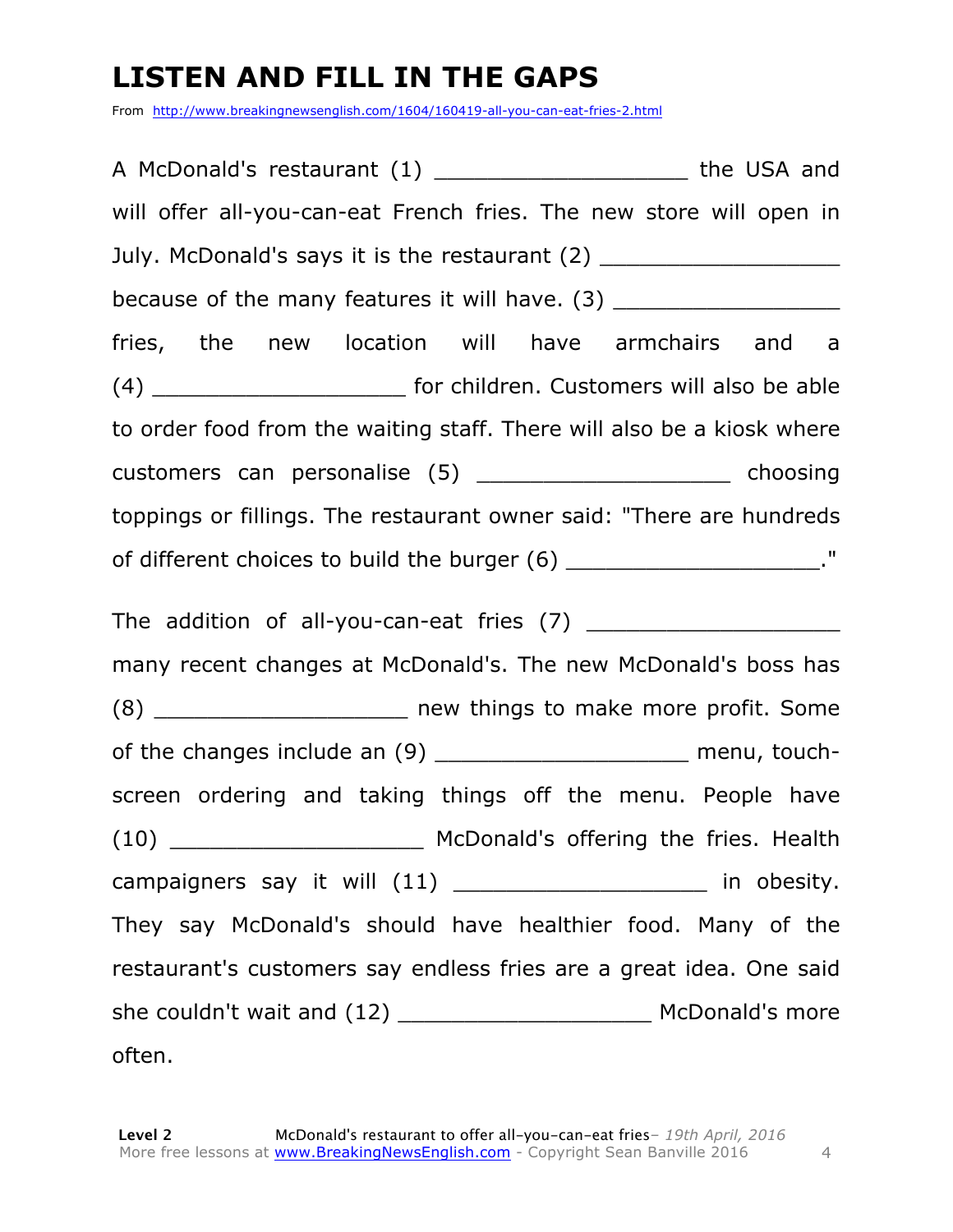# **PUT A SLASH ( / )WHERE THE SPACES ARE**

From http://www.breakingnewsenglish.com/1604/160419-all-you-can-eat-fries-2.html

AMcDonald'srestaurantwillsoonopenintheUSAandwillofferall-youcan-eatFrenchfries.ThenewstorewillopeninJuly.McDonald'ssaysiti stherestaurant"ofthefuture"becauseofthemanyfeaturesitwillhave.I nadditiontothefries,thenewlocationwillhavearmchairsandalargepla yspaceforchildren.Customerswillalsobeabletoorderfoodfromthewai tingstaff.Therewillalsobeakioskwherecustomerscanpersonalisethei rordersbychoosingtoppingsorfillings.Therestaurantownersaid:"The rearehundredsofdifferentchoicestobuildtheburgerofyourdreams."T headditionofall-you-can-eatfriesisjustoneofmanyrecentchangesa tMcDonald's.ThenewMcDonald'sbosshasbeentryingmanynewthings tomakemoreprofit.Someofthechangesincludeanall-daybreakf astmenu,touch-screenorderingandtakingthingsoffthemenu.Peopl ehavedifferentviewsaboutMcDonald'sofferingthefries.Healthcampa ignerssayitwillleadtoariseinobesity.TheysayMcDonald'sshouldhave healthierfood.Manyoftherestaurant'scustomerssayendlessfriesarea greatidea.Onesaidshecouldn'twaitandwillbegoingtoMcDonald'smor eoften.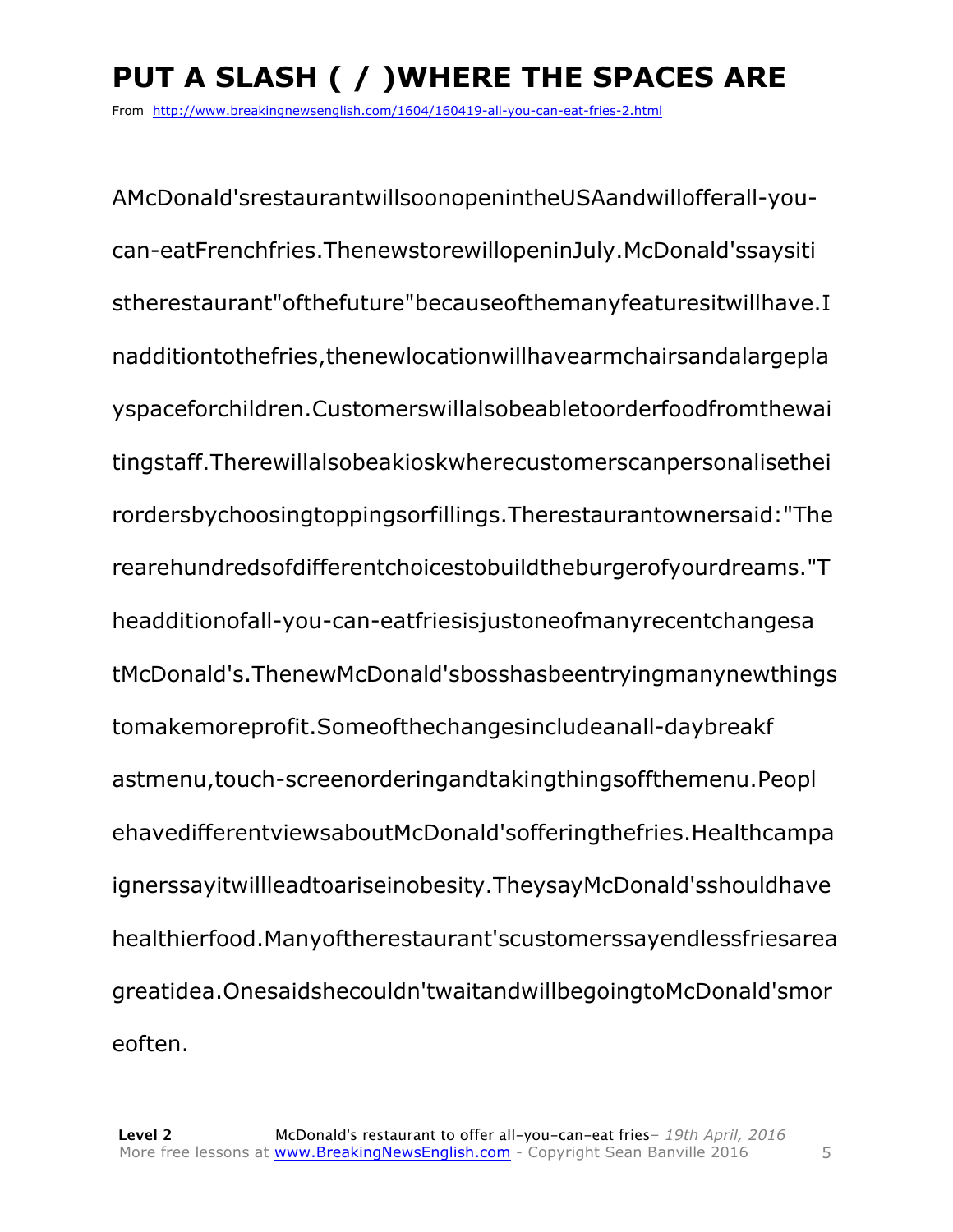### **WRITE QUESTIONS & ASK YOUR PARTNER(S)**

Student A: Do not show these to your speaking partner(s).

McDonald's restaurant to offer all-you-can-eat fries - 19th April, 2016 More free lessons at www.BreakingNewsEnglish.com

# **WRITE QUESTIONS & ASK YOUR PARTNER(S)**

Student B: Do not show these to your speaking partner(s).